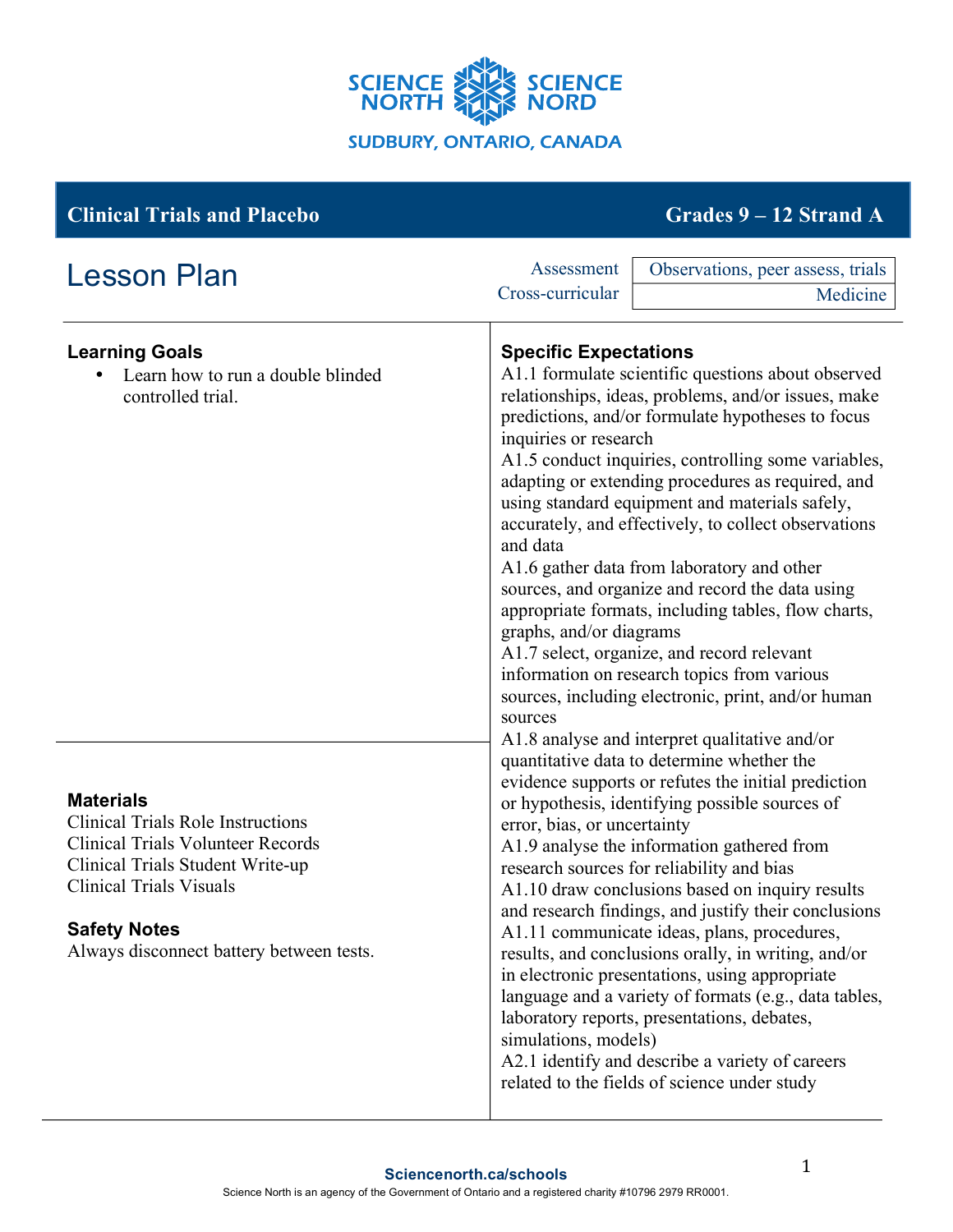### **Description**

Introduce to students the idea that the scientific method isn't just one single way of doing things. Students will learn how to think critically and do a double blind test.

#### **Introduction**

- 1. Introduce to students the idea that the scientific method isn't just one single way of doing things: "Actually there are many different ways of doing the scientific method. Physicists work differently from Biologists, for example, because working with lasers is very different from surveying animals in a stream. (Visuals slide 2) (see link). There isn't one that's better and one that's worse. They are just different. One VERY important way of doing the scientific method that we will study today is the DOUBLE BLINDED CONTROLLED TRIAL. If you've ever taken science based medicine then you've used something that's gone through the double blinded controlled trial."
- 2. Play the following short clip for students to introduce the idea of a double blind controlled trial. http://herebedragonsmovie.com/hd.php - Play from 23:50 to 26:58

# **Action**

- 1. Inform students that the class will be performing its own double blind controlled trial. Ask, "Have any of you ever met someone who says that they really prefer tap water to bottled water or prefer bottle to tap water? Tap water is something like 4000 times cheaper so I wonder if those people can really tell the difference?" (note: Coke vs. Pepsi can be substituted for tap/bottled water)
- 2. Pull out two jugs of water, labeled "A" and "B" (one tap water, the other bottled water poured into the jug).
- 3. By volunteers, split the class into three groups. Head researchers (3 people), researchers (5 people), and test volunteers (the remainder). Hand out BLM 1 - Role Instructions (See Material/Resources section) and describe each role with the class (Visuals slides 3-5) (See Materials/Resources section).
- 4. Secretly tell the head researchers which jug is which then have them follow the instructions for their role. Providing them a seating chart with names or a class list will help.
	- NOTE: Areas of difficulty where teacher help may be needed.
		- i. Understanding how to assign people to equally sized groups "randomly".
		- ii. Matching numbers with names easily.
		- iii. Mixing up samples.
		- iv. Having a streamlined system for preparing samples.
		- v. Preparing samples so that the researchers and test volunteers can't see what's happening.
		- vi. Tallying results quickly and meaningfully.
- 5. Lead a class discussion about the meaning and nature of the results. Discuss how students felt in their roles.
- 6. During the lesson encourage students to look for an identify 'Sources of Error' any things that are done in the test that might introduce uncertainty but are beyond their ability to control. Examples include: